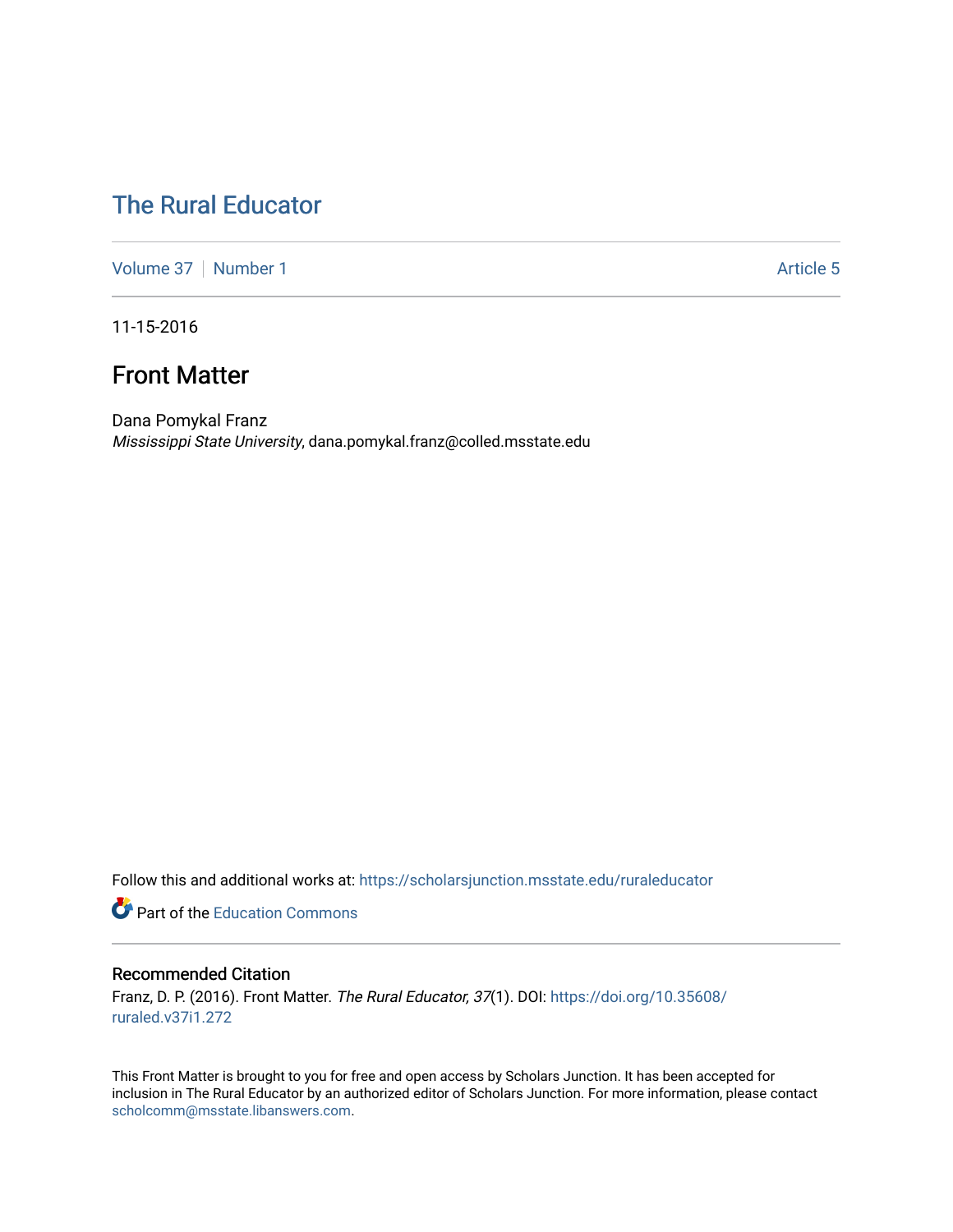# **The Rural Educator**

# A Journal about Rural and Small School Issues



The official journal of the National Rural Education Association

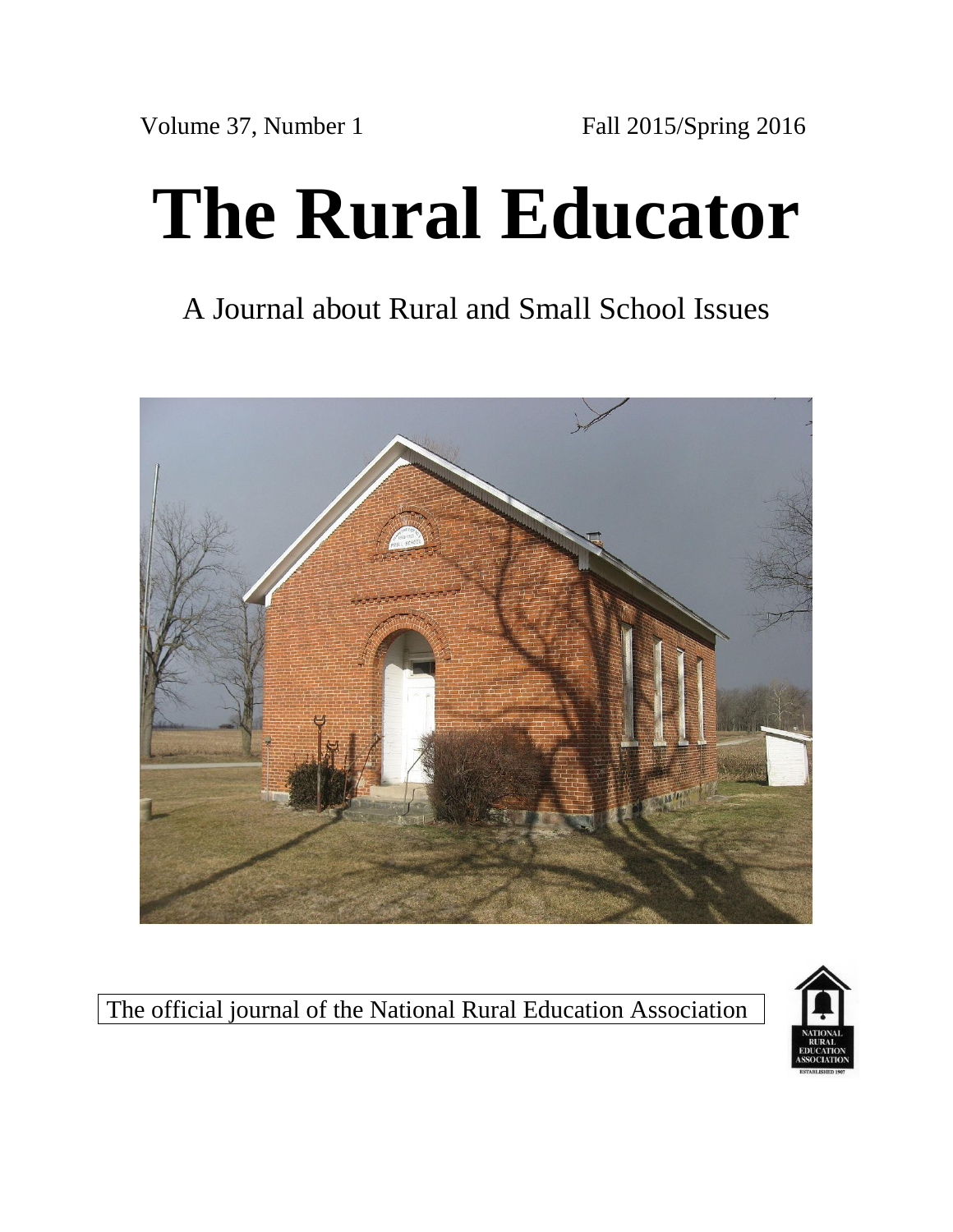# The Rural Educator

Volume 37, Number 1 Fall 2015/Spring 2016

Table of Contents

| <b>From the</b>                                                                                                                                       |
|-------------------------------------------------------------------------------------------------------------------------------------------------------|
| <b>Developing Leadership Capacity in New Rural School District</b><br>Leaders: The Kansas Educational Leadership Institute  1<br>Donna Augustine-Shaw |
| A Brief Summary of Teacher Recruitment and Retention in the<br>John D. Ulferts                                                                        |
| <b>Examining the Teacher Pipeline: Will They Stay or Will They</b><br>Mary R. Moller, Lonell L. Moller, Dan Schmidt                                   |
| <b>Research on Teacher Evaluation: A Review of Statue, Regulation</b><br>Helen M. Hazi                                                                |

 A nationally refereed journal about rural and small school issues sponsored by the National Rural Education Association

Cover Photo: **Prill School** is one room school building near Henry Township close to Akron and Fulton County in Indiana. It was built in 1876 and closed in 1925. The school was restored in 1971 and opened to visitors as a museum. In 1981, the Prill School is on the National Historical Registry.